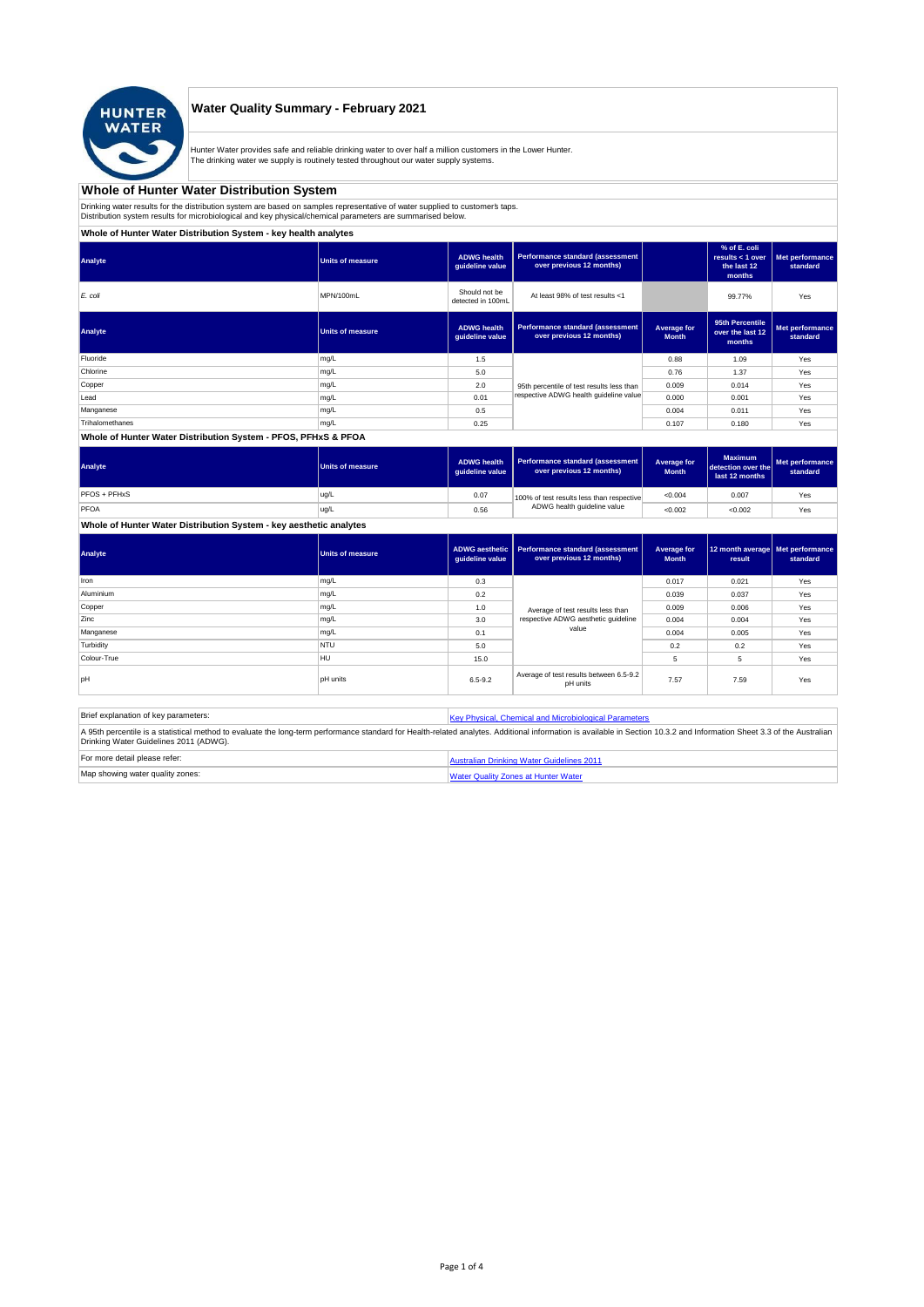# **Water Quality Zones**

| Anna Bay and Nelson Bay Zone - key health analytes |                  |                                       |                                                                     |                             |                                                           |                             |
|----------------------------------------------------|------------------|---------------------------------------|---------------------------------------------------------------------|-----------------------------|-----------------------------------------------------------|-----------------------------|
| Analyte                                            | Units of measure | <b>ADWG health</b><br>guideline value | <b>Performance standard (assessment</b><br>over previous 12 months) |                             | % of E. coli<br>results < 1 over<br>the last 12<br>months | Met performance<br>standard |
| E. coli                                            | MPN/100mL        | Should not be<br>detected in 100mL    | At least 98% of test results <1                                     |                             | 100.00%                                                   | Yes                         |
| Analyte                                            | Units of measure | <b>ADWG health</b><br>guideline value | Performance standard (assessment<br>over previous 12 months)        | Average for<br><b>Month</b> | 95th Percentile<br>over the last 12<br>months             | Met performance<br>standard |
| Fluoride                                           | mg/L             | 1.5                                   |                                                                     | 0.94                        | 1.10                                                      | Yes                         |
| Chlorine                                           | mg/L             | 5.0                                   |                                                                     | 0.66                        | 1.96                                                      | Yes                         |
| Copper                                             | mg/L             | 2.0                                   | 95th percentile of test results less than                           | 0.008                       | 0.013                                                     | Yes                         |
| Lead                                               | mg/L             | 0.01                                  | respective ADWG health guideline value                              | 0.000                       | 0.000                                                     | Yes                         |
| Manganese                                          | mg/L             | 0.5                                   |                                                                     | 0.002                       | 0.011                                                     | Yes                         |
| Trihalomethanes                                    | mg/L             | 0.25                                  |                                                                     | 0.095                       | 0.102                                                     | Yes                         |

**Anna Bay and Nelson Bay Zone - PFOS, PFHxS & PFOA**

| Analyte      | Units of measure | <b>ADWG health</b><br>quideline value | Performance standard (assessment<br>over previous 12 months) | <b>Average for</b><br><b>Month</b> | <b>Maximum</b><br>detection over the<br>last 12 months | Met performance<br>standard |
|--------------|------------------|---------------------------------------|--------------------------------------------------------------|------------------------------------|--------------------------------------------------------|-----------------------------|
| PFOS + PFHxS | ug/L             | 0.07                                  | 100% of test results less than respective                    | < 0.004                            | < 0.004                                                | Yes                         |
| PFOA         | ug/L             | 0.56                                  | ADWG health guideline value                                  | < 0.002                            | < 0.002                                                | Yes                         |

**Anna Bay and Nelson Bay Zone - key aesthetic analytes**

| Analyte     | <b>Units of measure</b> | ADWG aesthetic<br>guideline value | Performance standard (assessment<br>over previous 12 months)             | Average for<br><b>Month</b> | 12 month average   Met performance<br>result | standard |
|-------------|-------------------------|-----------------------------------|--------------------------------------------------------------------------|-----------------------------|----------------------------------------------|----------|
| Iron        | mg/L                    | 0.3                               |                                                                          | 0.018                       | 0.024                                        | Yes      |
| Aluminium   | mg/L                    | 0.2                               |                                                                          | 0.041                       | 0.035                                        | Yes      |
| Copper      | mg/L                    | 1.0                               |                                                                          | 0.008                       | 0.007                                        | Yes      |
| Zinc        | mg/L                    | 3.0                               | Average of test results less than<br>respective ADWG aesthetic quideline | 0.003                       | 0.003                                        | Yes      |
| Manganese   | mg/L                    | 0.1                               | value                                                                    | 0.002                       | 0.005                                        | Yes      |
| Turbidity   | <b>NTU</b>              | 5.0                               |                                                                          | 0.2                         | 0.3                                          | Yes      |
| Colour-True | HU                      | 15.0                              |                                                                          |                             | 5                                            | Yes      |
| pH          | <b>pH</b> units         | $6.5 - 9.2$                       | Average of test results between 6.5-9.2<br>pH units                      | 7.46                        | 7.50                                         | Yes      |

**Chichester Zone - key health analytes**

| Analyte         | <b>Units of measure</b> | <b>ADWG health</b><br>guideline value | Performance standard (assessment<br>over previous 12 months) |                             | % of E. coli<br>results $<$ 1 over<br>the last 12<br>months | Met performance<br>standard |
|-----------------|-------------------------|---------------------------------------|--------------------------------------------------------------|-----------------------------|-------------------------------------------------------------|-----------------------------|
| E. coli         | MPN/100mL               | Should not be<br>detected in 100mL    | At least 98% of test results <1                              |                             | 99.36%                                                      | Yes                         |
| Analyte         | <b>Units of measure</b> | <b>ADWG health</b><br>guideline value | Performance standard (assessment<br>over previous 12 months) | Average for<br><b>Month</b> | 95th Percentile<br>over the last 12<br>months               | Met performance<br>standard |
| Fluoride        | mg/L                    | 1.5                                   |                                                              | 0.92                        | 1.00                                                        | Yes                         |
| Chlorine        | mg/L                    | 5.0                                   |                                                              | 0.88                        | 1.24                                                        | Yes                         |
| Copper          | mg/L                    | 2.0                                   | 95th percentile of test results less than                    | 0.004                       | 0.008                                                       | Yes                         |
| Lead            | mg/L                    | 0.01                                  | respective ADWG health quideline value                       | 0.000                       | 0.000                                                       | Yes                         |
| Manganese       | mg/L                    | 0.5                                   |                                                              | 0.006                       | 0.009                                                       | Yes                         |
| Trihalomethanes | mg/L                    | 0.25                                  |                                                              | 0.082                       | 0.155                                                       | Yes                         |

**Chichester Zone - PFOS, PFHxS & PFOA**

| Analyte      | Units of measure | <b>ADWG health</b><br>quideline value | Performance standard (assessment<br>over previous 12 months) | Average for<br><b>Month</b> | <b>Maximum</b><br>detection over the<br>last 12 months | Met performance<br>standard |
|--------------|------------------|---------------------------------------|--------------------------------------------------------------|-----------------------------|--------------------------------------------------------|-----------------------------|
| PFOS + PFHxS | ug/L             | 0.07                                  | 100% of test results less than respective                    | < 0.004                     | 0.006                                                  | Yes                         |
| PFOA         | ug/L             | 0.56                                  | ADWG health guideline value                                  | < 0.002                     | < 0.002                                                | Yes                         |

**Chichester Zone - key aesthetic analytes**

| Analyte     | <b>Units of measure</b> | ADWG aesthetic<br>guideline value | Performance standard (assessment<br>over previous 12 months) | Average for<br><b>Month</b> | 12 month average Met performance<br>result | standard |
|-------------|-------------------------|-----------------------------------|--------------------------------------------------------------|-----------------------------|--------------------------------------------|----------|
| Iron        | mg/L                    | 0.3                               |                                                              | 0.018                       | 0.019                                      | Yes      |
| Aluminium   | mg/L                    | 0.2                               |                                                              | 0.042                       | 0.040                                      | Yes      |
| Copper      | mg/L                    | 1.0                               | Average of test results less than                            | 0.004                       | 0.008                                      | Yes      |
| Zinc        | mg/L                    | 3.0                               | respective ADWG aesthetic quideline                          | 0.002                       | 0.002                                      | Yes      |
| Manganese   | mg/L                    | 0.1                               | value                                                        | 0.006                       | 0.003                                      | Yes      |
| Turbidity   | <b>NTU</b>              | 5.0                               |                                                              | 0.2                         | 0.2                                        | Yes      |
| Colour-True | <b>HU</b>               | 15.0                              |                                                              | 5                           | 5                                          | Yes      |
| pH          | <b>pH</b> units         | $6.5 - 9.2$                       | Average of test results between 6.5-9.2<br>pH units          | 7.72                        | 7.66                                       | Yes      |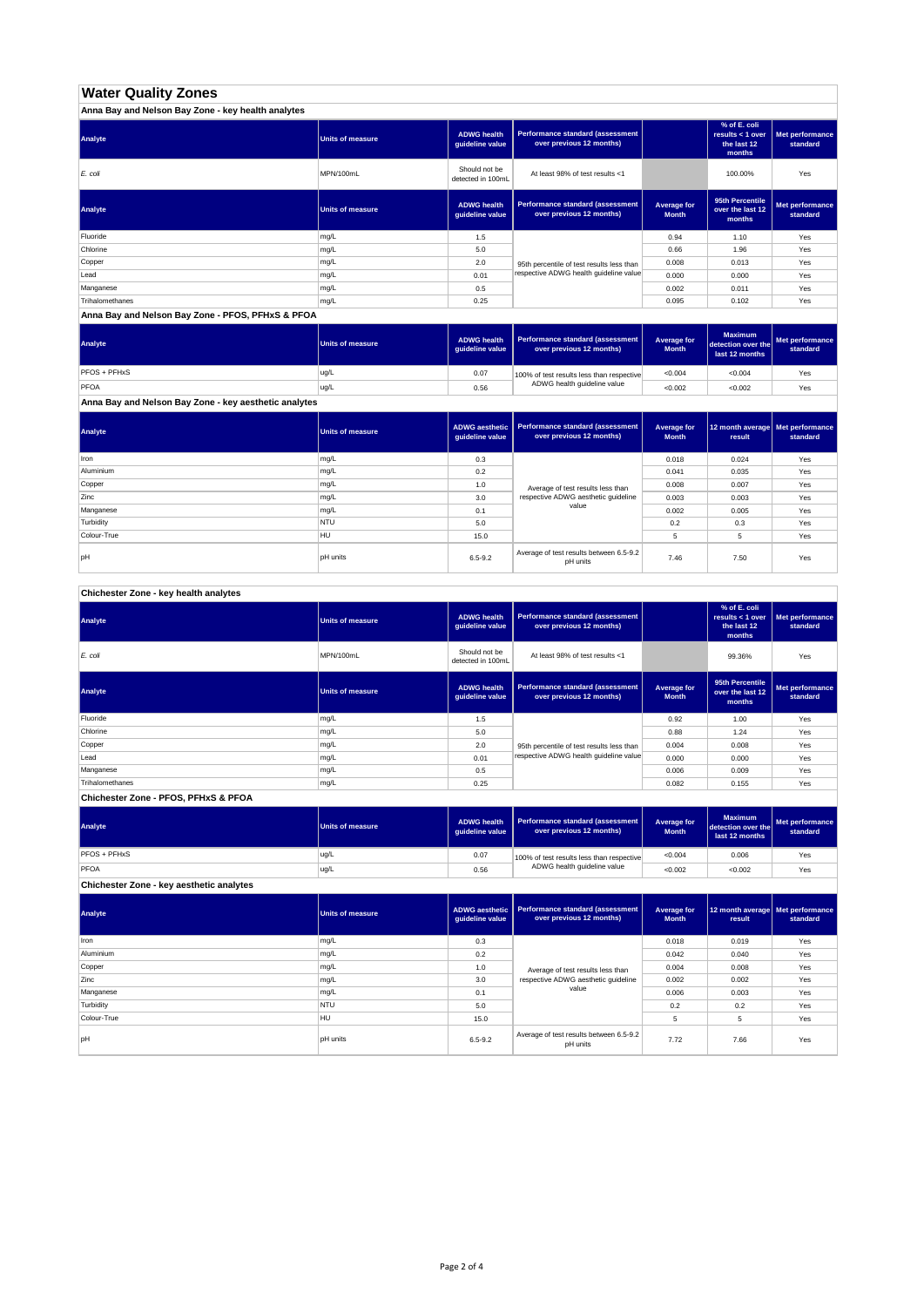| Grahamstown Zone - key health analytes |                         |                                       |                                                              |                             |                                                           |                             |
|----------------------------------------|-------------------------|---------------------------------------|--------------------------------------------------------------|-----------------------------|-----------------------------------------------------------|-----------------------------|
| Analyte                                | <b>Units of measure</b> | <b>ADWG health</b><br>guideline value | Performance standard (assessment<br>over previous 12 months) |                             | % of E. coli<br>results < 1 over<br>the last 12<br>months | Met performance<br>standard |
| E. coli                                | MPN/100mL               | Should not be<br>detected in 100mL    | At least 98% of test results <1                              |                             | 99.89%                                                    | Yes                         |
| Analyte                                | <b>Units of measure</b> | <b>ADWG health</b><br>guideline value | Performance standard (assessment<br>over previous 12 months) | Average for<br><b>Month</b> | 95th Percentile<br>over the last 12<br>months             | Met performance<br>standard |
| Fluoride                               | mg/L                    | 1.5                                   |                                                              | 0.92                        | 1.10                                                      | Yes                         |
| Chlorine                               | mg/L                    | 5.0                                   |                                                              | 0.70                        | 1.22                                                      | Yes                         |
| Copper                                 | mg/L                    | 2.0                                   | 95th percentile of test results less than                    | 0.012                       | 0.014                                                     | Yes                         |
| Lead                                   | mg/L                    | 0.01                                  | respective ADWG health guideline value                       | 0.001                       | 0.001                                                     | Yes                         |
| Manganese                              | mg/L                    | 0.5                                   |                                                              | 0.004                       | 0.012                                                     | Yes                         |
| Trihalomethanes                        | mg/L                    | 0.25                                  |                                                              | 0.096                       | 0.148                                                     | Yes                         |
| Grahamstown Zone - PFOS, PFHxS & PFOA  |                         |                                       |                                                              |                             |                                                           |                             |

**ADWG health guideline value Average for Month Maximum detection over the last 12 months Met performance standard** 0.07 100% of test results less than respective  $\sim 0.004$  0.005  $\sim$  Yes 0.56 <0.002 <0.002 Yes PFOS + PFHxS ug/L PFOA ug/L 100% of test results less than respective ADWG health guideline value **Analyte Performance standard (assessment <b>Performance standard (assessment Performance standard (assessment Performance standard (assessment Performance standard (assessment Grahamstown Zone - key aesthetic analytes**

**ADWG aesthetic guideline value Average for Month 12 month average result Met performance standard** 0.3 0.016 0.021 Yes 0.2 0.043 0.040 Yes 1.0 Average of text results less than 0.012 0.005  $\sim$  Yes 3.0 | respective ADWG aesthetic guideline | 0.006 | 0.004 | Yes 0.1 | <sup>carac</sup> | 0.004 | 0.005 | Yes 5.0 0.2 0.2 Yes 15.0 5 5 Yes pH pH units contract the set of test results between 6.5-9.2 7.49 7.54 Yes<br>pH pH units contract results between 5.5-9.2 7.49 7.54 Yes Aluminium mg/L Copper mg/L Zinc mg/L **Analyte Performance standard (assessment <b>Performance standard (assessment Performance standard (assessment Performance standard (assessment performance standard (assessment**) Iron mg/L Average of test results less than respective ADWG aesthetic guideline value pH units Manganese mg/L and the material control of the material control of the material control of the material control of the material control of the material control of the material control of the material control of the materia **Turbidity** NTU Colour-True HULL

#### **ADWG health guideline value % of E. coli results < 1 over the last 12 months Met performance standard** Should not be<br>detected in 100ml detected in 100mL 100.00% Yes *E. coli* MPN/100mL At least 98% of test results <1 **ADWG health guideline value Average for Month 95th Percentile over the last 12 months Met performance standard** mg/L 95.0 percentile of test results less than percentile of test respective ADWG health guideline value of the metalline of the metalline value of the metalline value of the metalline value of the metalline value of the m **ADWG health guideline value Average for Month # Maximum detection over the last 12 months Met performance standard** 0.07 100% of test results less than respective  $\sim 0.004$   $\sim 0.004$  Yes 0.56 <0.002 <0.002 Yes **ADWG aesthetic guideline value Average for Month 12 month average result Met performance standard** 5.0 0.2 0.2 Yes Average of test results less than respective ADWG aesthetic guideline pH units the state of the S.5-9.2 Average of test results between 6.5-9.2 a.06 a.10 Yes<br>PH units and the state of the state of the state of the state of the state of the S.5-9.2 a.06 a.10 Yes **Gresford Zone - key health analytes Analyte Performance standard (assessment Performance standard (assessment Performance standard (assessment Performance standard (assessment performance standard (assessment Gresford Zone - PFOS, PFHxS & PFOA Analyte Performance standard (assessment <b>Performance standard (assessment Performance standard (assessment Performance standard (assessment performance standard (assessment Analyte Performance standard (assessment <b>Performance standard (assessment Performance standard (assessment Performance standard (assessment Performance standard (assessment Gresford Zone - key aesthetic analytes Analyte Performance standard (assessment Performance standard (assessment Performance standard (assessment Performance standard (assessment performance standard (assessment**) **Turbidity** NTU value PFOS + PFHxS ug/L PFOA ug/L 100% of test results less than respective ADWG health guideline value